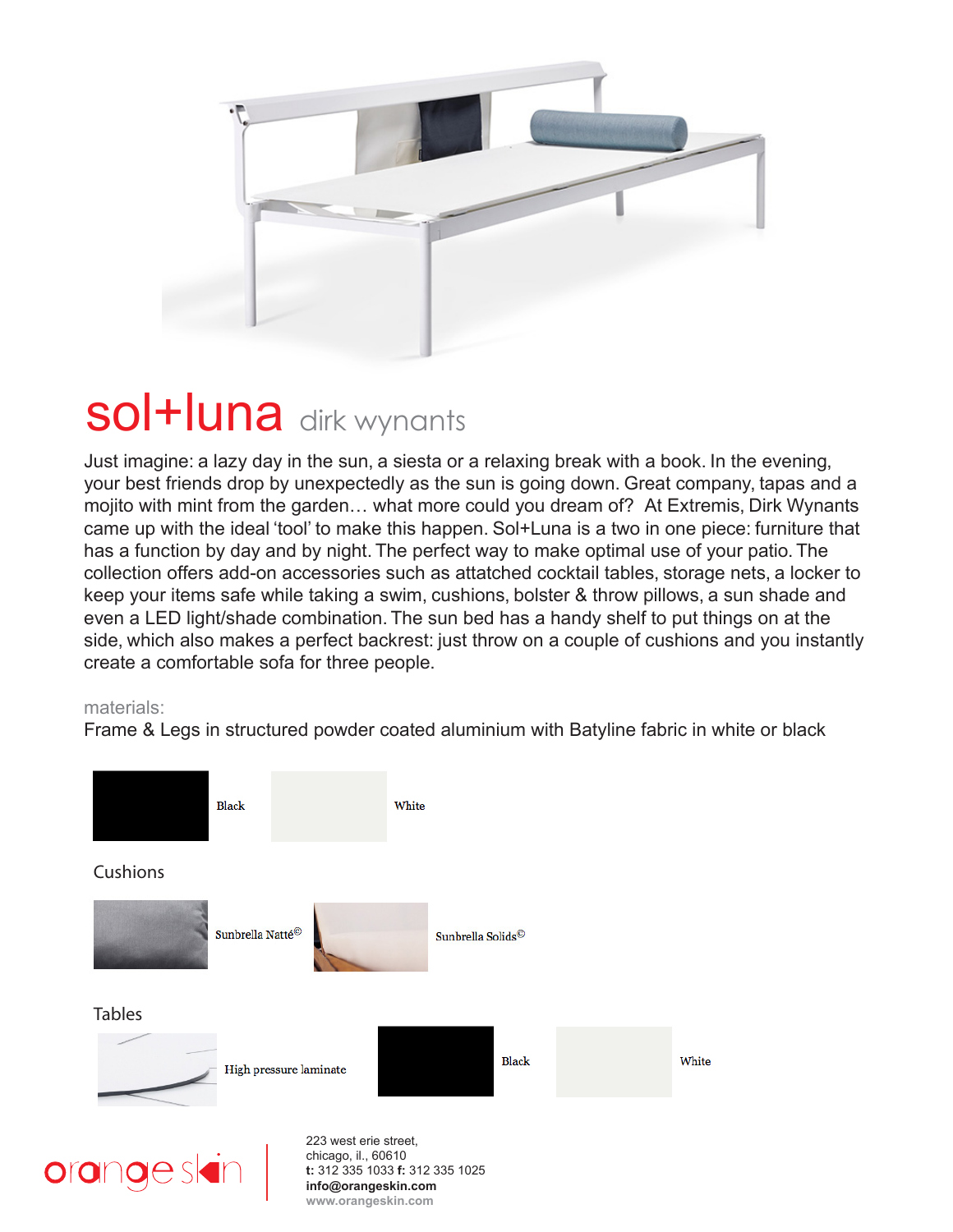## dimensions:

#### SOL + LUNA AUSTRALIS



SOL + LUNA BOREALIS



78.75"





## SOL + LUNA BOREALIS WITH BACKREST







39.8"



223 west erie street, chicago, il., 60610 **t:** 312 335 1033 **f:** 312 335 1025 **info@orangeskin.com www.orangeskin.com**